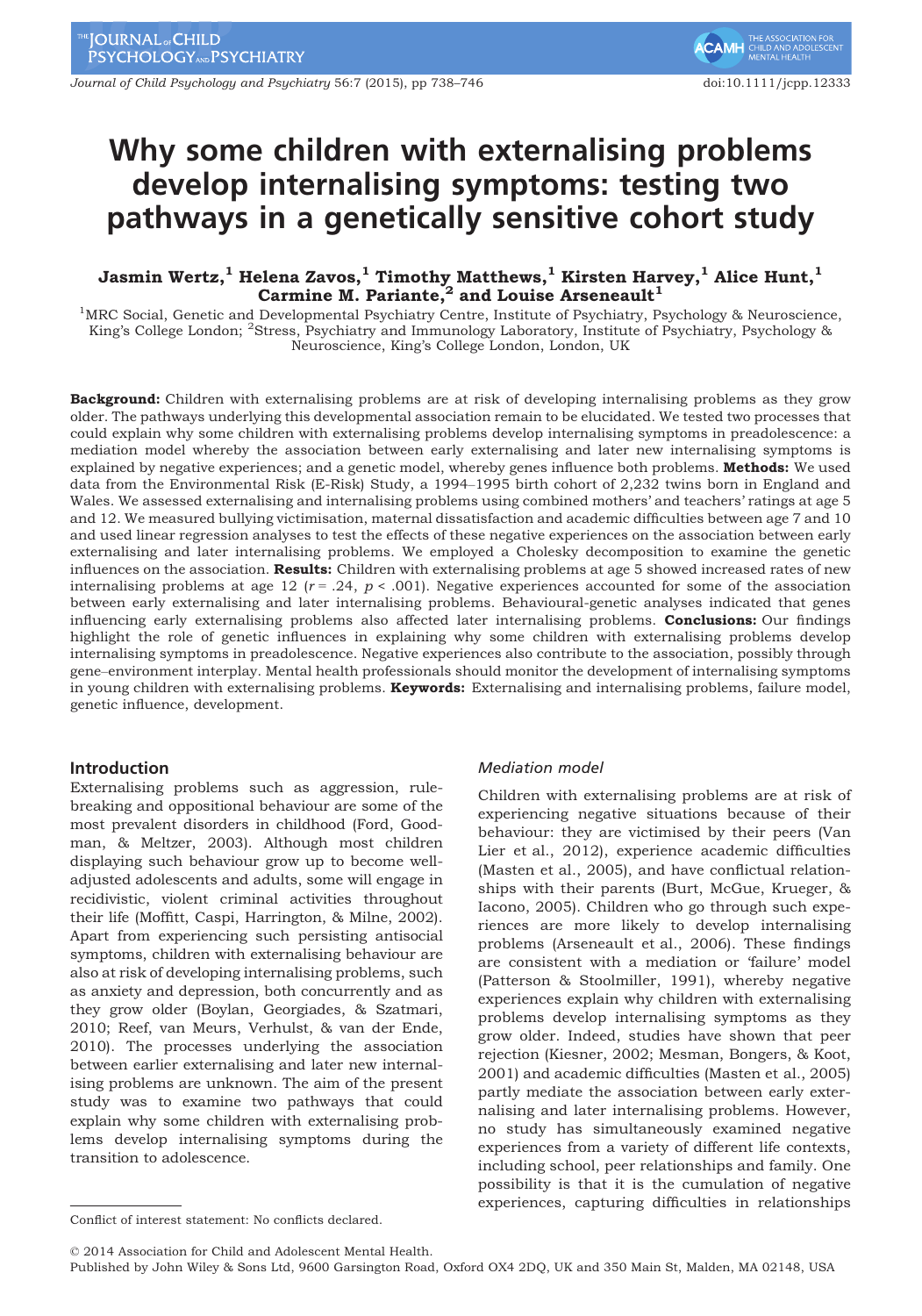with parents and peers, and academic performance, that accounts for the development of internalising symptoms in children with externalising problems.

#### Genetic influences

The cross-sectional comorbidity between externalising and internalising problems is strongly influenced by genes (Pesenti-Gritti et al., 2008) and the same applies to the stability of both problems (Haberstick, Schmitz, Young, & Hewitt, 2006). It is therefore possible that some of the longitudinal association between early externalising and later internalising problems is also accounted for by genes that influence externalising problems early in life and newly emerging internalising problems in preadolescence. However, there is virtually no research assessing the contribution of genes to the association. In addition, recent research shows strong genetic influences on negative experiences, such as bullying victimisation and conflict with parents (Ball et al., 2008; McAdams, Gregory, & Eley, 2013). This raises the possibility that previous findings on the mediation model partly reflect genetic influences. Examining genetic effects would increase our understanding of the processes underlying the role of negative experiences in the association between early externalising and later internalising problems.

#### Aims of the present study

The present study aimed to test whether social and academic difficulties, as well as genetic influences, could explain the association between externalising problems in childhood and internalising problems in preadolescence, in a nationally representative sample of twins assessed between the ages of 5 and 12. Negative experiences and genetic influences cannot be thought of as mutually exclusive explanatory processes, thus we expected the association to be mediated by social and academic difficulties, and also influenced by genetic factors. As previous research shows gender differences in externalising and internalising problems (Ford et al., 2003), we tested whether the pathways underlying the association were different for boys and girls. We focused on children's early-onset externalising problems, because these are associated with lifelong difficulties, including social, academic and internalising problems (Moffitt et al., 2002). Moreover, preadolescence is a key period for assessing new internalising problems, which emerge at this time (Ford et al., 2003).

# Methods

#### Sample

sample was drawn from a larger birth registry of twins born in England and Wales from 1994 through 1995 (Trouton, Spinath, & Plomin, 2002). Details about the sample have been reported previously (Moffitt & E-Risk Team, 2002). Briefly, the E-Risk sample was constructed from 1999 through 2000, when 1,116 families with same-sex 5-year-old twins (93% of those eligible) participated in home-visit assessments. Families were recruited to represent the UK population of families with newborns in the 1990s, based on residential location throughout England and Wales and mother's age (i.e. older mothers having twins via assisted reproduction were underselected and teenage mothers with twins were over selected). We used this sampling (a) to replace high-risk families who were selectively lost to the register via nonresponse and (b) to ensure sufficient numbers of children growing up in high-risk environments. Follow-up home visits were conducted when the children were aged 7 years (98% participation), 10 years (96%) and 12 years (96%). Children who dropped out from the study were not different on any of the variables analysed in this study compared to children who continued to participate. The sample includes 55% monozygotic (MZ) and 45% dizygotic (DZ) twin pairs. Sex is evenly distributed within zygosity (49% were boys). Parents gave informed consent and children gave assent. Ethical approval was granted by the Joint South London and Maudsley and the Institute of Psychiatry NHS Ethics Committee.

# Externalising and internalising problems

We assessed internalising and externalising problems when the twins were aged 5 and 12 using the Child Behavior Checklist for mothers (Achenbach, 1991a) and the Teacher's Report Form (Achenbach, 1991b). Mothers were given the instrument as a face-to-face interview and teachers responded by mail. Both informants rated each item as being 'not true' (0), 'somewhat or sometimes true' (1), or 'very true or often true' (2) in the 6 months before the interview. The externalising problems scale is the sum of the Delinquency and Aggression subscales, including items such as 'gets in many fights,' 'lying or cheating,' and 'screams a lot.' The internal consistencies of mothers' and teachers' reports were .88 and .93 at age 5; and .92 and .96 at age 12. The internalising problems scale is the sum of the Withdrawn and Anxious/depressed subscales, including items such as 'cries a lot,' 'withdrawn,' 'does not get involved with others,' and 'worries'. The internal consistencies of mothers' and teachers' reports were .84 and .85 at age 5; and .88 and .89 at age 12. We combined mothers' and teachers' reports to obtain reliable and comprehensive measures of externalising and internalising problems (Achenbach, Krukowski, Dumenci, & Ivanova, 2005; Arseneault et al., 2003).

Externalising problems ranged from 0 to 97 at age 5  $(M = 18.30, SD = 13.69)$ , and 0 to 108 at age 12  $(M = 15.65,$  $SD = 14.52$ ) (Table 1). Internalising problems ranged from 0 to 58 at age 5 ( $M = 12.13$ ,  $SD = 8.35$ ), and 0 to 72 at age 12  $(M = 10.98, SD = 8.30)$ . We observed significantly lower levels of externalising and internalising problems at age 12 compared to age 5 (Table 1). Boys showed higher levels of externalising problems at both ages compared to girls. There were no gender differences in levels of internalising problems.

#### Mediating variables

We assessed childhood bullying victimisation using mothers' reports at age 7 and 10 (Shakoor et al., 2011). We asked mothers whether either twin had been bullied by another child, responding 'never' (0), 'yes' (1) or 'frequently' (2). We averaged mothers' reports at both time points. The test–retest reliability of maternal reports of victimisation was .87 using a sample of 30 parents who were interviewed twice, 3–6 weeks apart.

Participants were members of the Environmental Risk (E-Risk) Longitudinal Twin Study, which tracks the development of a nationally representative cohort of 2,232 British children. The

We assessed maternal dissatisfaction with each child using a five minute speech sample (Magana, Goldstein, Karno,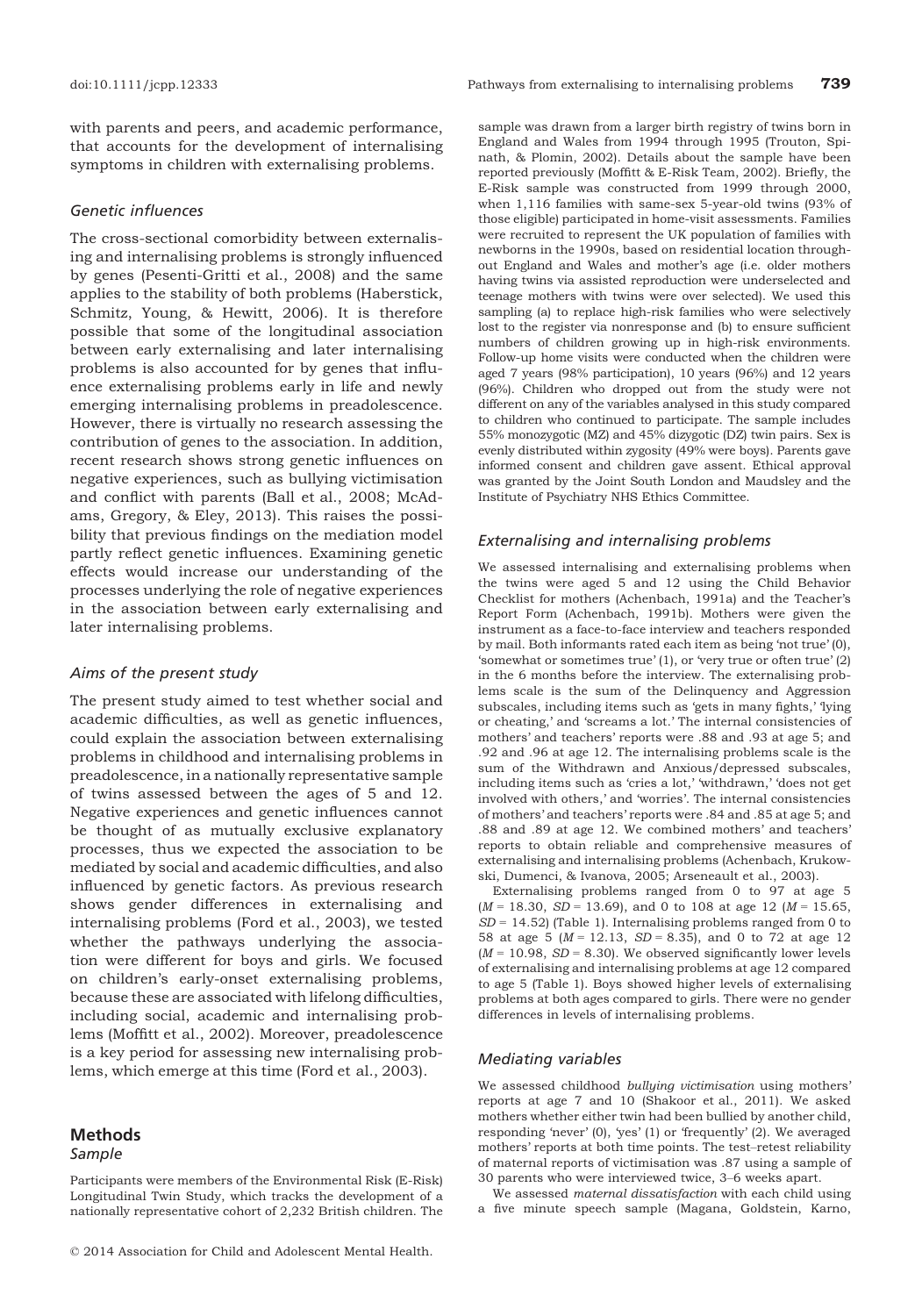Miklowitz, & Falloon, 1986). Mothers were asked to speak for 5 min about each of their children when they were age 10. Mother's speech samples were audiotaped and coded by two independent trained raters. Maternal dissatisfaction (coded on a 0–5 scale) is a global measure of the whole speech sample, indexing negativism expressed in the interview about the child (Caspi et al., 2004). The inter-rater agreement for maternal dissatisfaction was  $r = .90$ . The raters were blind to all other E-Risk data.

We assessed academic difficulties using teachers' ratings when the children were 7 and 10 years old. Teachers were asked whether children's current mathematical and English performance were: 'far below average' (1), 'somewhat below average' (2), 'average' (3), 'somewhat above average' (4) or 'far above average' (5), compared with pupils of the same age. Scores were averaged across subjects and averaged again across age 7 and 10 to derive a global measure of school performance at primary school.

#### Statistical analyses

We used linear regression models to examine the effect of the mediating variables on the association between age-5 externalising and age-12 internalising problems (Table 2). The baseline model included externalising problems along with internalising problems at age 5, to control for the effect of earlier internalising problems and predict newly emerging internalising problems at age 12. We then added the mediating variables, first separately and then jointly. We tested whether the reduction in the prediction from age-5 externalising to age-12 internalising problems in the mediation model (i.e. the mediation effect) was significant by using clusteradjusted bootstrapped standard errors and confidence intervals, with 200 bootstrap replications (Preacher & Hayes,

2008). Participants in this study were pairs of same-sex twins, hence each family contained data for two children, resulting in nonindependent observations. The sandwich or Huber-White variance estimator (Williams, 2000) was used to adjust estimated standard errors to account for the dependence in the data. We used Stata12 for all regression analyses (StataCorp, 2009).

We used twin methodology (Rijsdijk & Sham, 2002) to test the relative influence of genes and the environment on the association between early externalising and later new internalising problems. MZ twins are genetically identical whereas DZ twins share, on average, 50% of their genes. Comparing the correlation of a phenotype within pairs of MZ and DZ twins allows to estimate the relative influence of additive genetic (A), shared environmental (C), and nonshared environmental (E) factors on measures. C represents environmental factors that make members of a family similar, while E represents factors that make members of a family different and includes error of measurement. To estimate the effects of A, C and E on the association between age-5 externalising and age-12 new internalising problems, we fitted a trivariate Cholesky decomposition, illustrated in Figure 1.  $A_1$ ,  $C_1$  and  $E_1$  represent influences on age-5 internalising problems, which also affect age-5 externalising and age-12 internalising problems via paths  $a_{21}$ ,  $c_{21}$ ,  $e_{21}$  and  $a_{31}$ ,  $c_{31}$ ,  $e_{31}$ .  $A_2$ ,  $C_2$  and  $E_2$  represent influences on age-5 externalising and age-12 internalising problems that are not included in the effects of  $A_1$ ,  $C_1$  and  $E_1$  already. Paths  $a_{32}$ ,  $c_{32}$  and  $e_{32}$  therefore indicate genetic and environmental influences that uniquely explain the association between age-5 externalising and age-12 internalising problems, beyond influences already shared at age 5.  $A_3$ ,  $C_3$  and  $E_3$  represent remaining influences that are specific to age-12 internalising problems. All variables were log-transformed to reduce their skewness. Missing data

Table 1 Externalising and internalising problems in boys and girls at age 5 and 12

| Age | Total                  |      | Girls         |      | <b>Boys</b>   |      |
|-----|------------------------|------|---------------|------|---------------|------|
|     | M(SD)                  | N    | M(SD)         | N    | M(SD)         | Ν    |
|     | Externalising problems |      |               |      |               |      |
| 5   | 18.30 (13.69)          | 2232 | 15.68 (11.44) | 1140 | 21.05 (15.23) | 1092 |
| 12  | 15.65 (14.52)          | 2142 | 12.31 (11.60) | 1098 | 19.17 (16.35) | 1044 |
|     | Internalising problems |      |               |      |               |      |
| 5   | 12.13(8.35)            | 2232 | 12.08 (8.02)  | 1140 | 12.19 (8.68)  | 1092 |
| 12  | 10.98 (8.30)           | 2141 | 10.82 (7.81)  | 1098 | 11.14 (8.78)  | 1043 |

*Note*: There was a significant difference in problem levels between ages 5 and 12, in externalising  $[F(1,1070) = 59.54, p < .001]$  and internalising problems  $[F(1,1070) = 25.12, p < .001]$ . There was a significant sex difference in externalising problems at age 5 [F  $(1,1115) = 57.42, p < .001$ , and  $(12 |F(1,1070) = 77.98, p < .001]$ .  $M =$  Mean;  $SD =$  Standard Deviation,  $N =$  Number of participants.

Table 2 Associations between age-5 externalising and age-12 new internalising problems, and effects of mediators<sup>a</sup>

|                              | Model 1<br>B (95% CI)    | Model 2<br>B (95% CI) | Model 3<br>B (95% CI)   | Model 4<br>B (95% CI) | Model 5<br>B (95% CI) |
|------------------------------|--------------------------|-----------------------|-------------------------|-----------------------|-----------------------|
| Internalising problems age 5 | $.28$ (.23, .33)         | $.27$ (.22, .31)      | $.28$ (.24, .33)        | $.27$ (.22, .32)      | $.26$ (.22, .30)      |
| Externalising problems age 5 | $.14$ (.11, .17)         | $.13$ (.10, .16)      | $.12$ (.08, .15)        | $.12$ (.09, .15)      | $.09$ (.06, .12)      |
| Peer victimisation           |                          | 2.38(1.62, 3.15)      |                         |                       | $2.04$ (1.30, 2.79)   |
| Maternal dissatisfaction     |                          |                       | <b>1.30</b> (.88, 1.72) |                       | 1.21 $(.80, 1.62)$    |
| Academic difficulties        |                          |                       |                         | 1.34 $(.92, 1.76)$    | 1.20 $(.79, 1.61)$    |
| $R^2$                        | .17                      | .19                   | .20                     | . 19                  | .23                   |
| Mediator effect B (95% CI)   | $\overline{\phantom{a}}$ | $.01$ (.008, .02)     | $.02$ (.02, .03)        | $.02$ (.01, .02)      | $.05$ (.04, .06)      |

Note: All direct effects and mediation effects (in bold) were significant,  $p < .001$ .

<sup>a</sup>For better comparison with the results from the behavioural-genetic models, we re-run all regression models using externalising and internalising problems as log-transformed variables. This did not affect the pattern of results.  $N_{(Model 1)} = 2142$ ;  $N_{(Model 2)} = 2127$ ;  $N_{(Model 3)} = 2062; N_{(Model 4)} = 2088; N_{(Model 5)} = 2031.$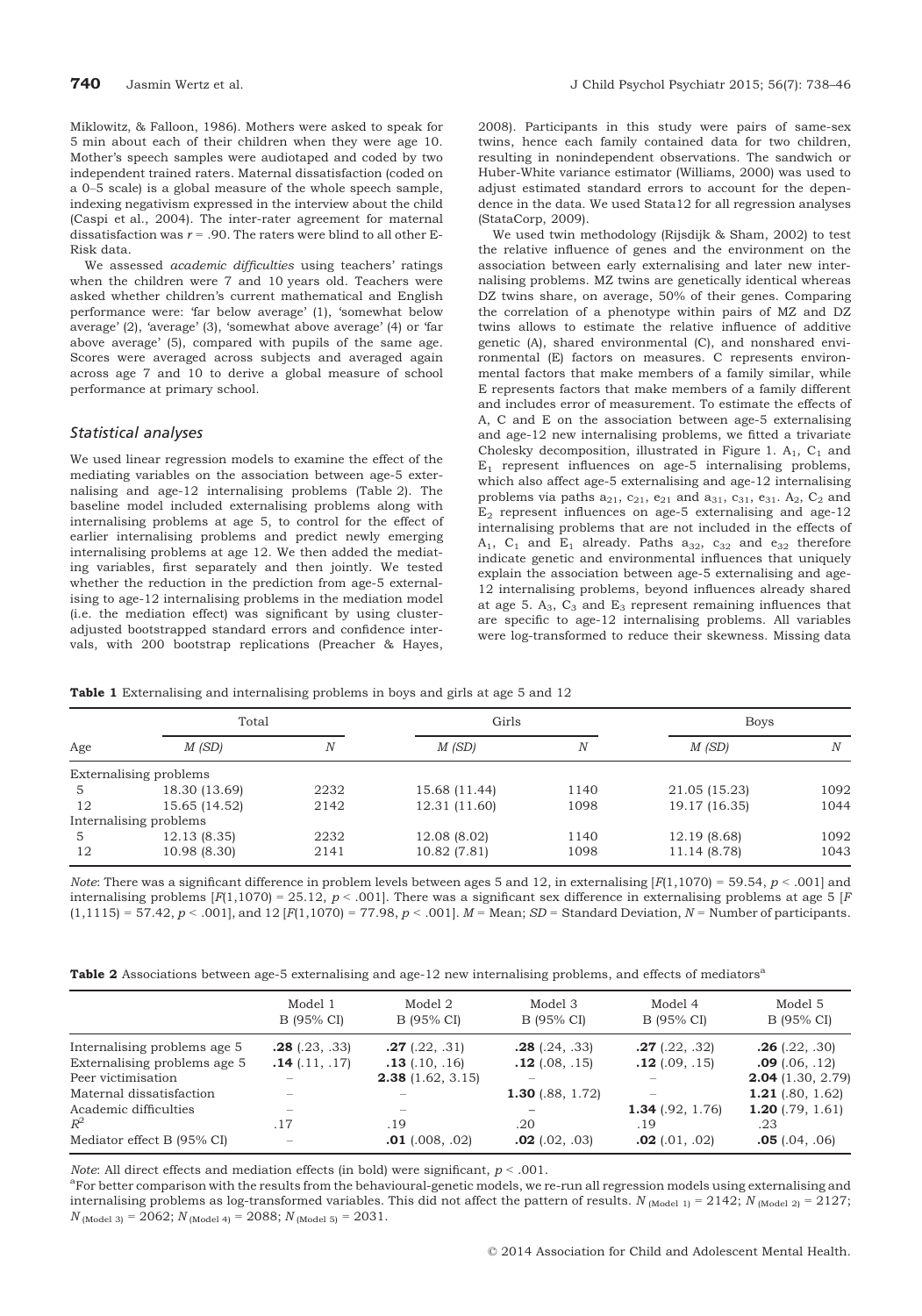

Figure 1 Trivariate Cholesky decomposition. Note:  $A_1$ ,  $C_1$  and  $E_1$  account for variance common to all variables,  $A_2$ ,  $C_2$  and  $E_2$  account for remaining variance in V2 and V3 not accounted for by  $A_1$ ,  $C_1$  and  $E_1$ ;  $A_3$ ,  $C_3$  and  $E_3$  account for residual variance in V3 only. Bold lines represent the association examined in the present study

in the genetic analyses were handled using full information maximum likelihood (Baraldi & Enders, 2010). Genetic analyses were conducted using the structural equation modelling program OpenMx (Boker et al., 2011).

# Gender differences

We tested for gender differences in the mediation models by including gender and an interaction term between gender and age-5 externalising problems in the regression analyses. In the Cholesky decomposition, we constrained all paths to be equal for girls and boys, and assessed the fit compared to an unconstrained model. All tests for gender differences were nonsignificant, hence we report estimates collapsed across gender.

# Results

# Are childhood externalising problems associated with preadolescent internalising problems in the E-Risk sample?

Externalising and internalising problems were moderately stable over time, and associated with one another at each time point (Figure 2). Externalising



Figure 2 Correlations for externalising and internalising problems cross-sectionally and over time. Note: The bold arrow represents the association examined in this study. Correlations in brackets are partial correlations, with age-5 problems controlled for. The sample size varies between  $N = 2138$ and  $N = 2232$ , depending on the combination of variables.  $*^{*}p < .001$ 

© 2014 Association for Child and Adolescent Mental Health.

problems at age 5 were associated with internalising problemsatage12,overandaboveinternalisingproblems at age 5 ( $r = .24$ ) (Figure 2). Hence, children with high levels of externalising problems at age 5 were at risk of displaying new internalising problems at age 12. In contrast, children with high levels of internalising symptoms at age 5 were not more likely to develop new externalising problems at age 12 ( $r = -.01$ ).

# Can negative experiences mediate the association between early externalising and later internalising problems?

Externalising problems at age 5 were associated with later bullying victimisation ( $r = .18$ ,  $p < .001$ ), academic difficulties ( $r = .24$ ,  $p < .001$ ) and maternal dissatisfaction ( $r = .29$ ,  $p < .001$ ). When we entered the mediators individually into separate regression models, each one of them explained a significant portion of the phenotypic association between age-5 externalising and age-12 internalising problems (7% to 14%; Table 2, Models 2–4). However, in all of these models, externalising problems remained significantly associated with internalising problems at age 12. Entering all mediating variables together resulted in a significant reduction of the effect of externalising problems by 36% (Table 2, Model 5), yet externalising problems remained significantly associated with internalising problems in this model. The mediating variables therefore accounted for some, but not all of the phenotypic association between early externalising and later new internalising problems.

# Do genetic influences contribute to the association between early externalising and later internalising problems?

The phenotypic associations between the variables are illustrated in Figure 3. All univariate behavioural-genetic results can be found in the supplementary table S1 (available online). In the Cholesky model,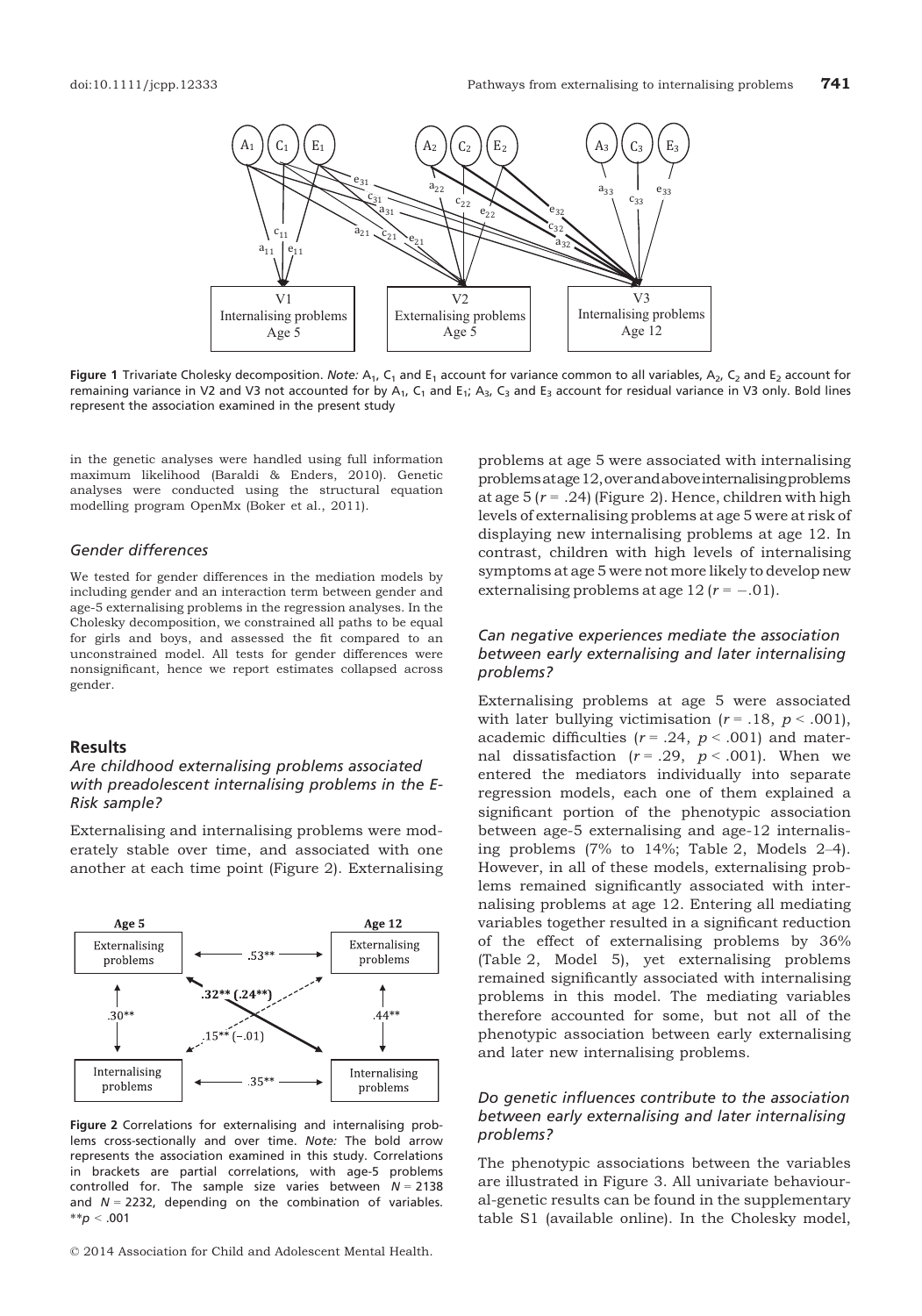

Figure 3 Trivariate Cholesky decomposition of the phenotypic relations among age-5 externalising and age-12 internalising problems. Note: F1 represents variance in age-5 internalising problems and covariance with age-5 externalising and age-12 internalising problems; F2 represents variance in age-5 externalising problems and covariance with age-12 internalising problems beyond F1; and F3 represents variance specific to age-12 internalising problems. Estimates are unstandardised (i.e. variances and covariances). To account for the dependence of twin observations, only one twin of each pair was randomly selected into the sample used for the phenotypic Cholesky decomposition,  $N = 1116$ 

the contribution of shared environment (C) was small and nonsignificant; C could be dropped from the model without loss of fit ( $\Delta x^2$  = 10.31;  $\Delta df = 6$ ;  $p = .11$ ). In contrast, dropping genetic influences (A) led to a significant deterioration of fit ( $\Delta x^2$  = 168.63;  $\Delta df = 6$ ;  $p < .001$ ) (Figure 4). This left genetic (A) and nonshared environmental influences (E) to explain the association between early externalising and later internalising problems. Nonshared environmental influences had significant effects on problems at each age, but there was no overlap between nonshared environmental influences on early externalising and later new internalising problems (Figure 4, path  $e_{32}$ ). Therefore, nonshared environmental influences could not explain any of their phenotypic covariance. Genes were the only factors left to account for the association. There was a modest but significant overlap between genetic influences on early externalising problems and genetic influences on later new internalising problems (Figure 4, path  $a_{32}$ ). Dropping this path from the model led to a deterioration of fit ( $\Delta x^2$  = 30.08;  $\Delta df = 1$ ;  $p < .001$ ). The results show that 3% of the variance in internalising problems at age 12 was accounted for by genes that also influence externalising problems at age 5. At the phenotypic level, we calculated how much of the association between externalising and internalising problems was accounted for by genetic factors: because the phenotypic covariance is the product of all paths connecting two variables, we multiplied the paths  $a_{32} \times a_{22}$  ( $\sqrt{0.03} \times \sqrt{0.58} = 0.13$ ). We divided this number by the phenotypic association (.13, Figure 3), which resulted in 1 (interpretable as 100%). This indicates that the association was entirely accounted for by genetic influences. Thus, while the genetic overlap between early externalising and later new internalising problems was relatively small (explaining 3% of the variance in internalising problems at age 12), it accounted for all of the phenotypic covariance between these variables.

#### **Discussion**

Children showing externalising problems from an early age are at risk not only of showing persistent antisocial behaviour throughout their lives, but also of developing internalising symptoms as they grow older. We found that the cumulative effect of social and academic difficulties accounted for some of the association between externalising problems in childhood and internalising problems in preadolescence. When examining the influence of genes on the association, our findings show that genetic effects explain why children with externalising problems are at risk of developing internalising problems.

Bullying victimisation, maternal dissatisfaction and academic difficulties partly accounted for the association between early externalising and later internalising problems. These results are in line with findings from other studies using measures of difficulties such as academic problems (Masten et al., 2005) or peer rejection (Kiesner, 2002; Mesman et al., 2001). Our study extends previous work by testing the effect of negative experiences from various settings, which allowed for a comprehensive test of the mediation model. We showed that children with externalising problems are more likely to experience negative situations, and that these experiences are related to their later risk of developing internalising problems. Moreover, each negative experience made an independent and significant, albeit small, contribution, suggesting that each of them mediates slightly different aspects of the association between early externalising and later internalising problems. However, even the cumulative effect of these variables could not explain all of the association, suggesting a role for other influences.

Our study also extends previous research by using a genetically sensitive design and showing that genetic influences explain all of the association between early externalising and later internalising problems. This finding raises implications for the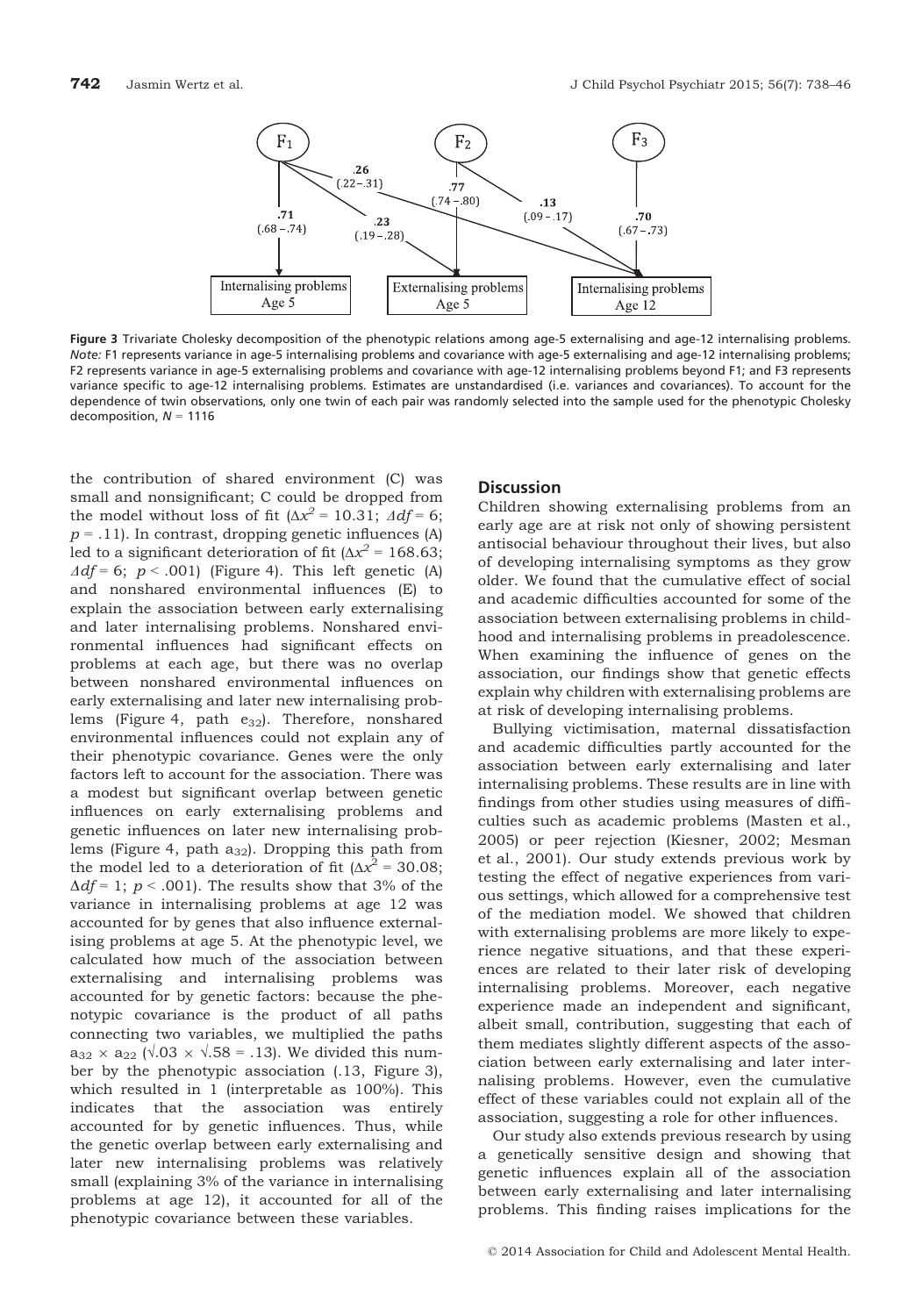

Figure 4 Trivariate Cholesky decomposition partitioning the covariance among age-5 externalising and age-12 internalising problems into genetic (A) and nonshared environmental (E) components. Note: Estimates on the diagonal paths indicate how much of the nonshared or genetic influences on one problem also explained variance in other problems. Estimates of genetic and nonshared environment influences on one variable can be obtained by adding the estimates of all paths pointing to this variable (i.e. for the heritability of age-12 internalising problems this would be  $A = a_{33} + a_{32} + a_{31} = A = .32 + .03 + .11 = .46$ .  $N = 2232$ 

interpretation of the mediation model discussed above: our results suggest that, between the ages of 5 and 12, negative experiences contribute to the association between early externalising and later internalising problems not through a straightforward environmental pathway. One possibility is that the partial mediation we found is the result of genetic influences common to early externalising and later internalising problems, and negative experiences. This interpretation is consistent with findings of genetic influences on our mediating variables (Ball et al., 2008; McAdams et al., 2013; Walker, Petrill, Spinath, & Plomin, 2004). Genes were also found to influence the associations between externalising problems and negative life experiences (McAdams et al., 2013) and between negative experiences and depressive symptoms (Boardman, Alexander, & Stallings, 2011). In addition, it is plausible that our findings reflect correlations between genes and environments, and interactions between genes and (shared) environments. For example, the association between externalising problems and the mediating variables could be due to evocative gene–environment correlations, whereby a child's genetically influenced externalising problems evokes negative reactions from the environment (McAdams et al., 2013). A gene–environment interaction would occur when negative experiences of a child, such as peer victimisation, interact with genes involved in externalising problems to increase the risk of internalising problems. Variants in the 5-HTTLPR gene were found to be associated with externalising problems (Hohmann et al., 2009) and, in interaction with bullying victimisation, shown to increase the risk of children's internalising problems in early adolescence (Sugden et al., 2010). These types of gene–environment correlations and interactions are inseparable from purely genetic effects in twin models, because they are contingent on a child's genotype (and hence render MZ twins more similar than DZ twins). Therefore, our findings of strong genetic effects do not negate the presence and the importance of environmental influences. The possibility of gene–environment interplay also implies that modifying the environment of children to reduce their externalising problems could be beneficial in preventing internalising problems. Future research will help to elucidate how genetic vulnerability and environmental influences interact to shape the development of internalising problems in children with externalising problems.

Independent of the nature of the mediation effect, the negative experiences we examined did not account for all of the association between externalising and internalising problems. This is consistent with evidence from previous studies, and suggests a strong role for other, genetically influenced factors in the aetiology of the association. The genetic influences we observed may reflect a broad predisposition to experience symptoms of psychopathology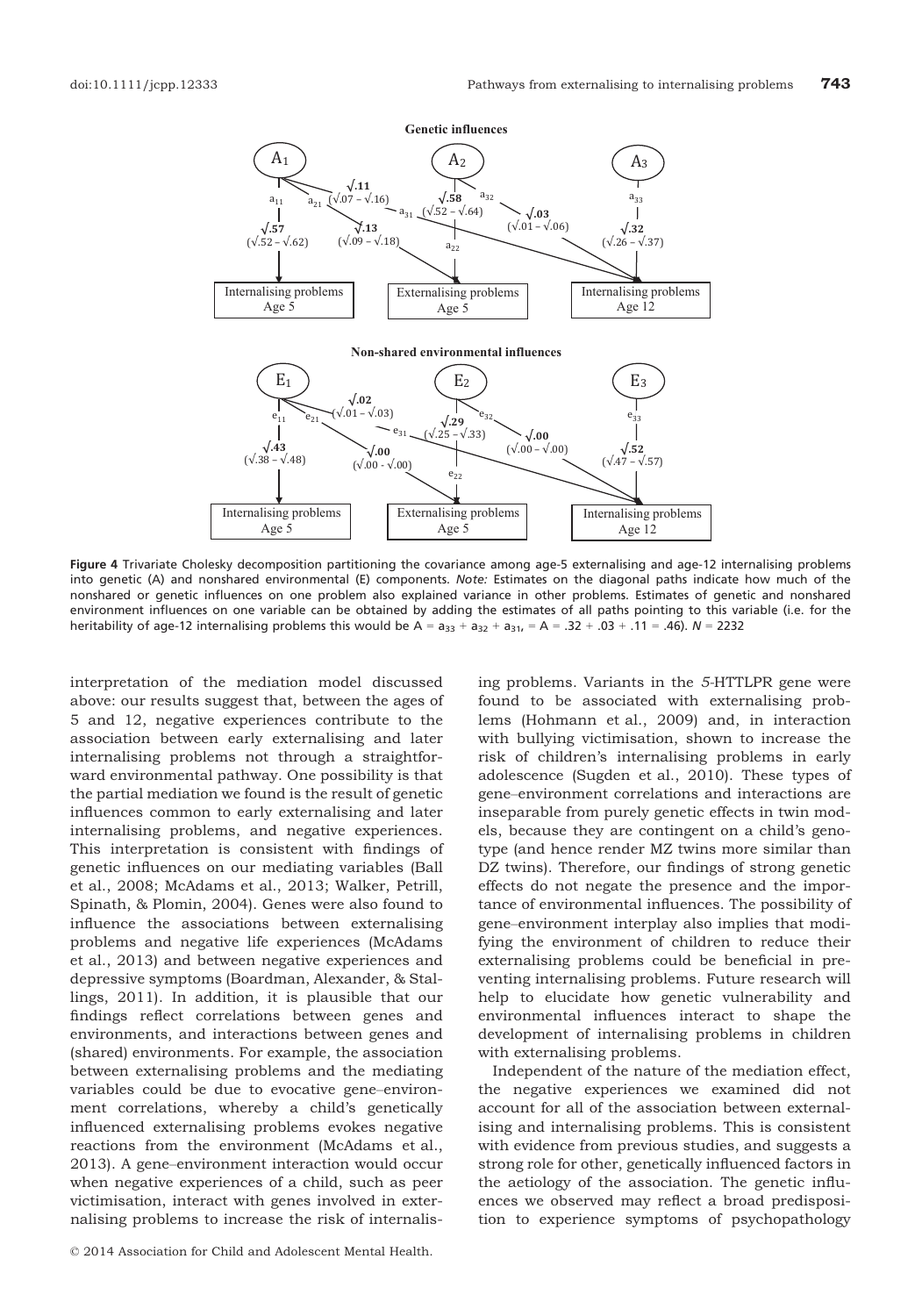that manifests itself differently across development. One such predisposition might be irritability, which, as a component of oppositional externalising behaviour, was found to be associated with the development of internalising symptoms in adolescence (Stringaris & Goodman, 2009). Other dispositions are negative emotionality and effortful control: both have been found to be associated with externalising and internalising problems (Eisenberg et al., 2009) and, at least for negative affect, this association seems to be partly genetically mediated (Mikolajewski, Allan, Hart, Lonigan, & Taylor, 2012). Testing the effect of irritability or other dispositions was beyond the scope of this study, but future research should examine the extent to which these contribute to the genetic association between externalising and internalising problems.

Our findings show that some of the genetic influence affecting later internalising problems is already expressed as externalising problems in childhood, but does not manifest itself as internalising problems until preadolescence. The period between childhood and preadolescence is characterised by biological, psychological and social changes (Smetana, Campione-Barr, & Metzger, 2006), and the transition from primary school to the more demanding and autonomous environment of secondary school. It will be interesting to test whether stress associated with these changes interacts with a child's genetic vulnerability for externalising problems in triggering the development of internalising symptoms.

We did not find gender differences in levels of internalising problems at age 12, which is consistent with previous research indicating that it emerges after age 12 (Wade, Cairney, & Pevalin, 2002). As expected, boys showed higher levels of externalising problems compared to girls. However, there was no difference in the association between early externalising and later internalising problems. This indicates that even though girls generally experience lower levels of externalising problems, those with relatively higher problem levels have a similar risk as boys of developing internalising problems. We also did not find any differences between boys and girls in the mediation model or in the magnitude of genetic influences, suggesting that aetiologically similar processes underlie the association between externalising and internalising problems in boys and girls.

Our study has some limitations. First, the observed association between early externalising and later internalising problems could be inflated by using the same informants. However, other studies using different raters have obtained similar results (Kiesner, 2002; Mesman & Koot, 2001). In addition, if the findings were inflated by shared method variance, we would expect to also find an association between early internalising and later new externalising problems, which we did not.

However, further studies using different informants, including children themselves, are needed. Second, we chose mediating variables that reflect problems in various life domains, but we cannot exclude the possibility that a different set of variables would have accounted for a larger proportion of the association between externalising and internalising problems. Likewise, we assessed the mediating variables using validated and reliable methods, but it is possible that a different method of measurement, for example using additional items, would have accounted for a greater proportion of the association. Third, our sample comprised twins and we cannot be certain that our results generalise to singletons. However, our findings of an association between early externalising and later internalising problems and the effects of the mediating variables are similar to studies of singletons (Kiesner, 2002; Mesman & Koot, 2001). Fourth, we used global measures of externalising and internalising problems in our study, rather than narrowband dimensions such as delinquency or aggressive behaviour. We would not expect different results when using subtypes, because dimensions within one problem group are highly correlated (Achenbach, Edelbrock, & Howell, 1987; Wadsworth, Hudziak, Heath, & Achenbach, 2001) and the association between externalising and internalising problems does not seem to be restricted to any particular dimensions of these problems (Boylan et al., 2010; Reef et al., 2010). Fifth, given that we used continuous measures, our analyses did not allow us to test whether there is a group of children with externalising problems who are at particularly high risk of developing internalising problems. However, our findings suggest that children with externalising problems who have experienced negative events may have an increased risk. Furthermore, genetically influenced dispositions such as irritability, or a family history of mental health problems, may designate children at high risk for developing internalising problems. Research will help to identify characteristics of children at particularly high risk, to guide clinical screening.

Mental health professionals, teachers and parents should be sensitive to and monitor early symptoms of anxiety and depression among children who show externalising problems from an early age. Reducing externalising problems, as well as preventing children with externalising problems from experiencing social and academic difficulties could decrease their risk of developing internalising problems. Our findings highlight the role of genetic influences in explaining the association. Future research should aim at identifying the pathways through which these influences operate, why they manifest themselves differently across time, and how they interact with children's environments, to identify suitable targets for prevention.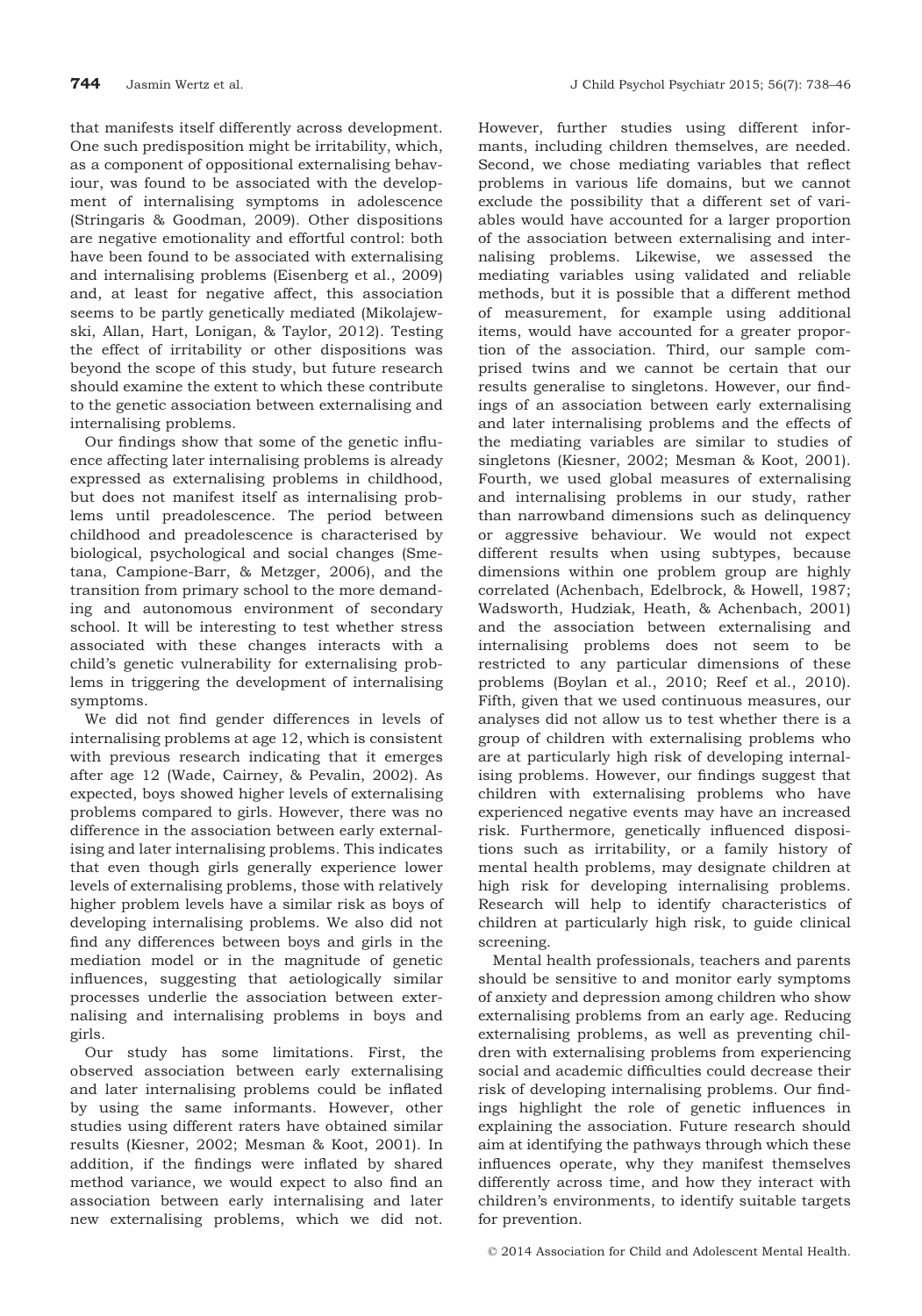#### Supporting information

Additional Supporting Information may be found in the online version of this article:

Table S1. Genetic and environmental parameter estimates (and 95% CIs) for externalising and internalising problems at ages 5 and 12.

#### Acknowledgements

The authors are grateful to the Study families and teachers for their participation. Our thanks to Terrie Moffitt, Avshalom Caspi, Barbara Maughan, Michael Rutter and Robert Plomin, and to Thomas Achenbach for his kind permission to adapt the Child Behavior Checklist; to the members of the E-Risk Study team for their hard work and insights. J.W. and C.M. P. are supported by the National Institute for Health Research (NIHR) Mental Health Biomedical Research Centre at South London and Maudsley NHS Foundation Trust and King's College London. The views expressed are of the authors and not necessarily those of the NIHR, the NHS or the Department of Health. L.A. is a British Academy Mid-Career Fellow. The E-Risk Study is funded by the Medical Research Council (MRC grants G9806489 and 61002190). Additional support was provided by funds from the Economic and Social Research Council (RES-177-25-0013) and NICHD (HD061298), the Johan Jacobs Foundation, the British Academy and the Nuffield Foundation.

#### Correspondence

Louise Arseneault, King's College London Institute of Psychiatry, Psychology & Neuroscience, London, SE5 8AF, UK; Email: louise.arseneault@kcl.ac.uk

#### Key points

- Children with externalising problems are at risk of developing new internalising problems in preadolescence.
- The association between early externalising and later internalising problems is accounted for by genetic influences.
- Social and academic difficulties account for approximately a third of the phenotypic association; together with the findings of large genetic effects this suggests the possibility that these experiences contribute to the development of internalising problems via gene–environment interplay.
- Mental health professionals, teachers and parents should monitor the development of internalising problems in children with externalising problems.
- Future research will help in understanding the processes by which genetic influences affect the development of internalising problems in children with externalising problems.

#### References

- Achenbach, T.M. (1991a). Manual for the child behavior checklist/4–18 and 1991 profile. Burlington, VT: University of Vermont, Department of Psychiatry.
- Achenbach, T.M. (1991b). Manual for the teacher's report form and 1991 profile. Burlington, VT: University of Vermont, Department of Psychiatry.
- Achenbach, T.M., Edelbrock, C., & Howell, C.T. (1987). Empirically based assessment of the behavioral/emotional problems of 2- and 3- year old children. Journal of Abnormal Child Psychology, 15, 629–650.
- Achenbach, T.M., Krukowski, R.A., Dumenci, L., & Ivanova, M.Y. (2005). Assessment of adult psychopathology: Metaanalyses and implications of cross-informant correlations. Psychological Bulletin, 131, 361–382.
- Arseneault, L., Moffitt, T.E., Caspi, A., Taylor, A., Rijsdijk, F.V., Jaffee, S.R., ... & Measelle, J.R. (2003). Strong genetic effects on cross-situational antisocial behaviour among 5 year-old children according to mothers, teachers, examinerobservers, and twins' self-reports. Journal of Child Psychology and Psychiatry, 6, 832–848.
- Arseneault, L., Walsh, E., Trzesniewski, K., Newcombe, R., Caspi, A., & Moffitt, T.E. (2006). Bullying victimization uniquely contributes to adjustment problems in young children: A nationally representative cohort study. Pediatrics, 118, 130–138.
- Ball, H.A., Arseneault, L., Taylor, A., Maughan, B., Caspi, A., & Moffitt, T.E. (2008). Genetic and environmental influences on victims, bullies and bully-victims in

childhood. Journal of Child Psychology and Psychiatry, 49, 104–112.

- Baraldi, A.N., & Enders, C.K. (2010). An introduction to modern missing data analyses. Journal of School Psychology, 48, 5–37.
- Boardman, J., Alexander, K., & Stallings, M. (2011). Stressful life events and depression among adolescent twin pairs. Biodemography and Social Biology, 57, 53–66.
- Boker, S., Neale, M., Maes, H., Wilde, M., Spiegel, M., Brick, T., ... & Fox, J. (2011). OpenMx: An open source extended structural equation modeling framework. Psychometrika, 76, 306–317.
- Boylan, K., Georgiades, K., & Szatmari, P. (2010). The longitudinal association between oppositional and depressive symptoms across childhood. Journal of the American Academy of Child and Adolescent Psychiatry, 49, 152–161.
- Burt, S.A., McGue, M., Krueger, R.F., & Iacono, W.G. (2005). How are parent-child conflict and childhood externalising symptoms related over time? Results from a genetically informative cross-lagged study. Development and Psychopathology, 17, 145–165.
- Caspi, A., Moffitt, T.E., Morgan, J., Rutter, M., Taylor, A., Arseneault, L., ... & Polo-Tomas, M. (2004). Maternal expressed emotion predicts children's antisocial behaviour problems: Using MZ-twin differences to identify environmental effects on behavioural development. Developmental Psychology, 36, 149–161.
- Eisenberg, N., Valiente, C., Spinrad, T.L., Cumberland, A., Reiser, M., Zhou, Q., & Losoya, S.H. (2009). Longitudinal